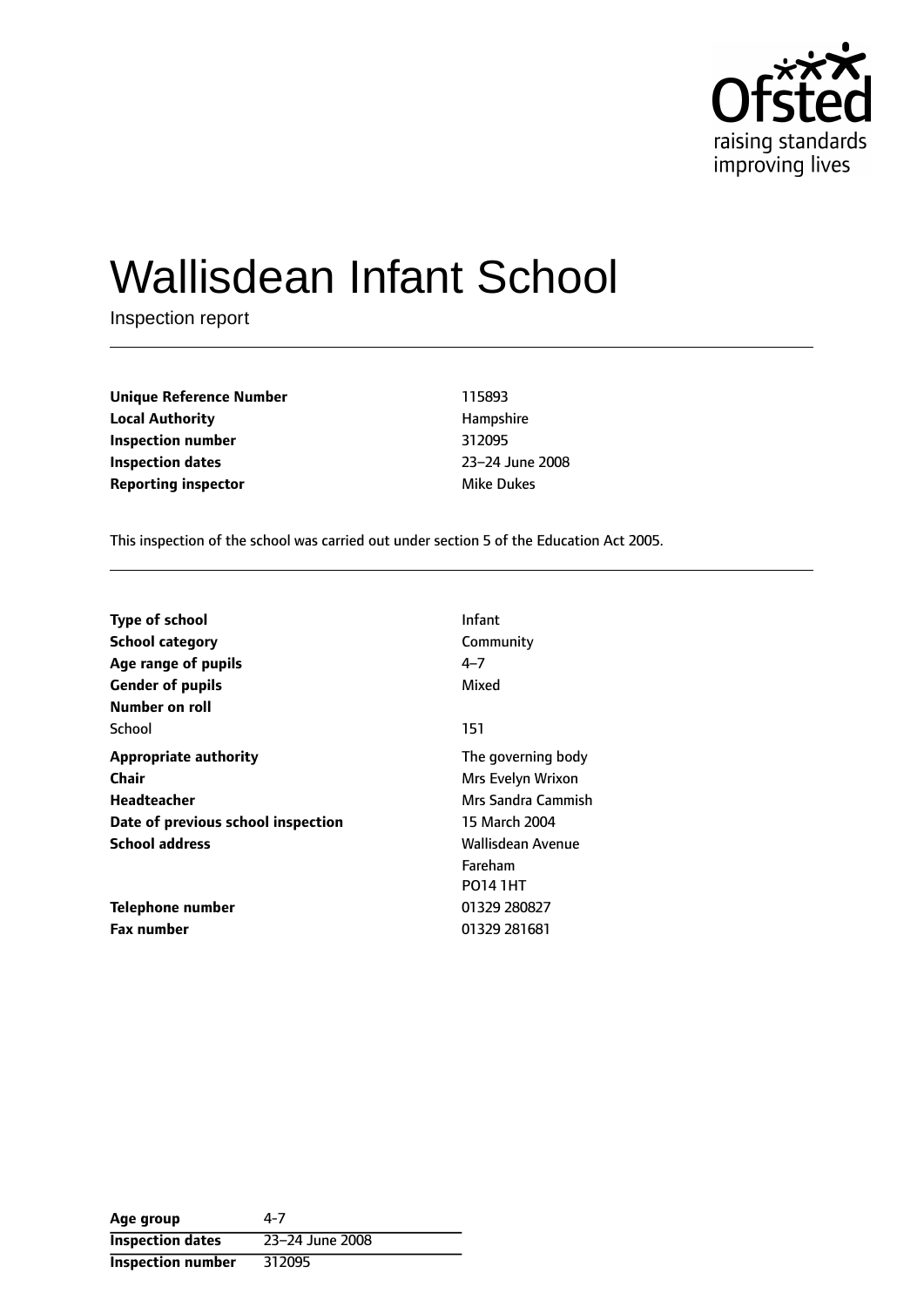.

© Crown copyright 2008

#### Website: www.ofsted.gov.uk

This document may be reproduced in whole or in part for non-commercial educational purposes, provided that the information quoted is reproduced without adaptation and the source and date of publication are stated.

Further copies of this report are obtainable from the school. Under the Education Act 2005, the school must provide a copy of this report free of charge to certain categories of people. A charge not exceeding the full cost of reproduction may be made for any other copies supplied.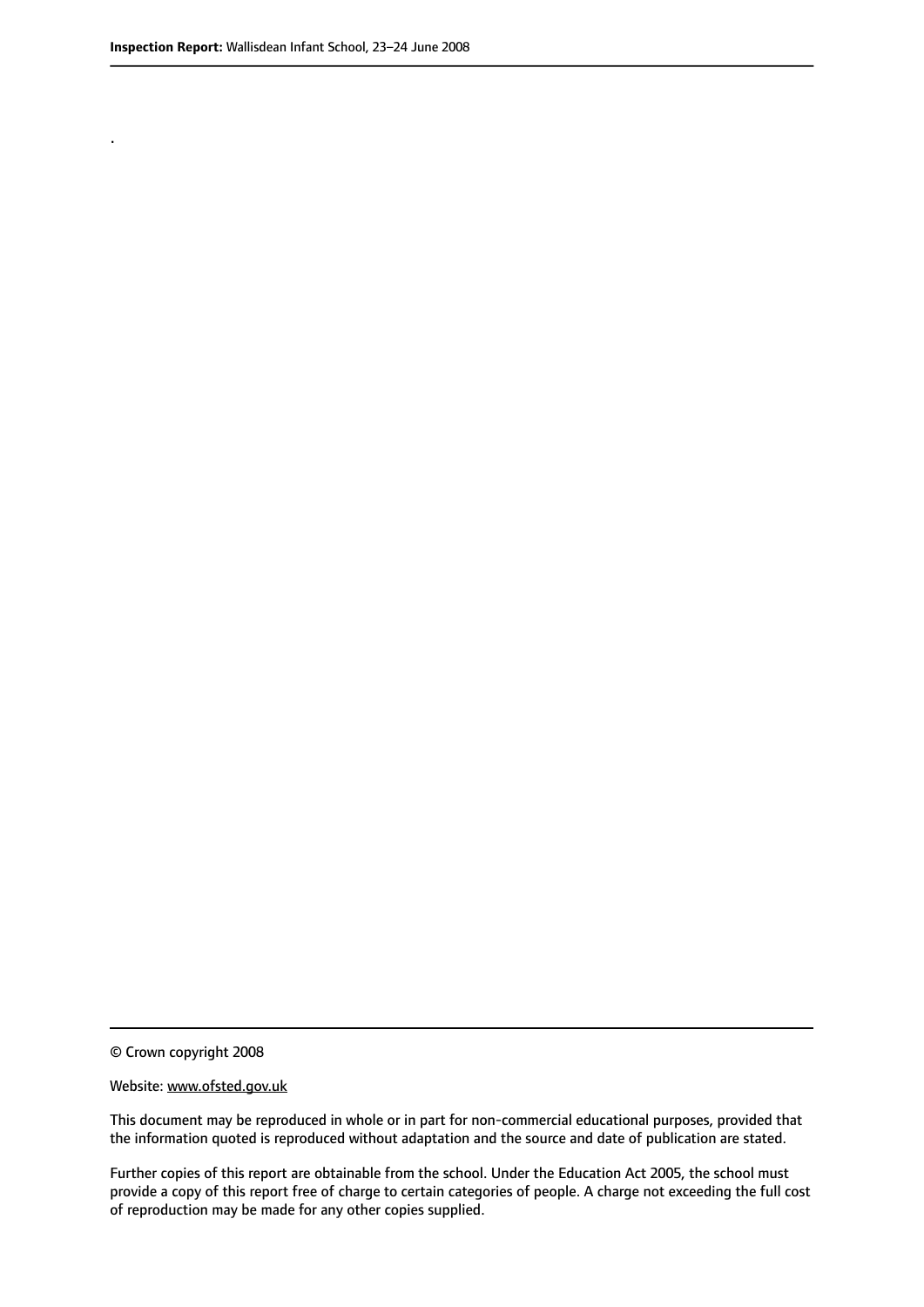# **Introduction**

The inspection was carried out by two Additional Inspectors.

## **Description of the school**

Almost all of the pupils at this smaller than average school are of White British heritage with a small number from other, mostly Asian, backgrounds. The proportion of pupils eligible for free school meals is below average. The proportion of pupils with learning difficulties and/or disabilities (LDD) is above that found nationally, many of whom have moderate learning difficulties. In addition, four pupils with hearing impairment attend the adjacent separately managed unit. The school has achieved a Healthy Schools Award, the Active Schools Mark and Investors in People status. A new deputy headteacher was appointed in January and a new headteacher at Easter.

## **Key for inspection grades**

| Grade 1 | Outstanding  |
|---------|--------------|
| Grade 2 | Good         |
| Grade 3 | Satisfactory |
| Grade 4 | Inadequate   |
|         |              |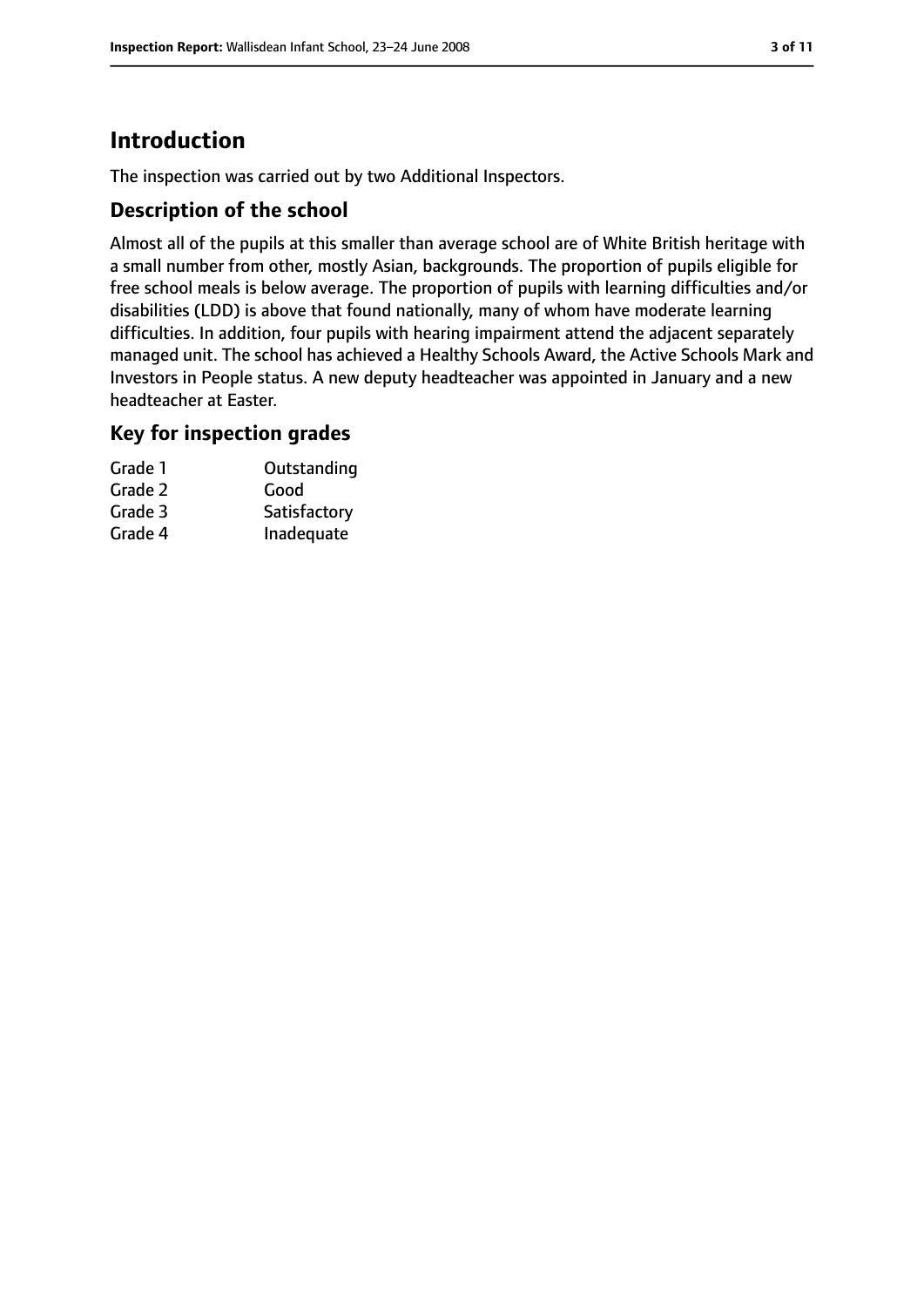# **Overall effectiveness of the school**

#### **Grade: 3**

Wallisdean Infant is a satisfactory school. Emerging from a period of disruption caused by high levels of staff turnover, it is now showing clear improvement. Over recent years, staffing problems have led to pupils underachieving and standards declining. This is beginning to be addressed by the school. While standards are significantly below average in reading, writing and mathematics, pupils make satisfactory progress and, taking account of the especially low starting points of this group of pupils, achievement is now satisfactory. In Years 1 and 2, progress hasimproved but is uneven, and the school hasstill further to go. Pupils' personal development and well-being are good; they behave well and are strong advocates of healthy lifestyles.

The strong leadership of the new headteacher and her deputy is providing a clear vision and focus on improvement. Leaders have produced a brief, provisional improvement plan and rightly intend to expand it to become more comprehensive. Their evaluations of the school are satisfactory but their systems of monitoring are not yet fully rigorous. Leaders' initial actions have had an immediate impact on accelerating the achievement and progress of pupils, including those with moderate learning difficulties and hearing impairment. Key actions have been in staff mentoring to improve the quality of teaching and in raising the levels of challenge in teaching. Consequently, teaching and learning are now satisfactory.

Care, guidance and support are satisfactory. Teachers know pupils well. They provide a high standard of pastoral care and pupils appreciate this. As one said, 'We like school because teachers look after us well.' However, teachers do not give sufficient guidance to pupils on how they can improve their work. The school enjoys good links with partner schools, pre-schools and outside agencies to ensure pupils' well-being. In this caring climate pupils develop a strong commitment to healthy lifestyles and they enjoy school a lot. However, attendance is only satisfactory because some families take holidays in term time. Pupils behave well and know how to keep safe. They make a good contribution to the school and wider community through charitable fund raising and helping around the school as buddies and school council members. They are developing their basic skills of literacy and numeracy satisfactorily.

Subject leaders are not yet fully effective because new leadership teams are not yet monitoring and supporting their subjects sufficiently. Governors make a satisfactory contribution and they are well involved in the life of the school. Recent improvements show that leaders have developed the school's capacity for improvement, and this is now satisfactory. The curriculum caters for personal development well but is not yet leading to good progress in literacy and numeracy. Assessment is inconsistent in its accuracy and use. This restricts the tracking of pupils' progress and the ability of teachers to set challenging targets. As a result, those pupils with less challenging targets do not achieve as well as they might.

Parents are overwhelmingly supportive of the school and virtually all feel it is well led and managed. As one parent said, 'Since the new headteacher has arrived, the school has been absolutely fantastic.'

## **Effectiveness of the Foundation Stage**

#### **Grade: 3**

Children settle happily into school. They feel secure and quickly gain in confidence. They cooperate well with others and their personal and social development is good. Most children start school with skills that are below those expected for their age but this fluctuates year on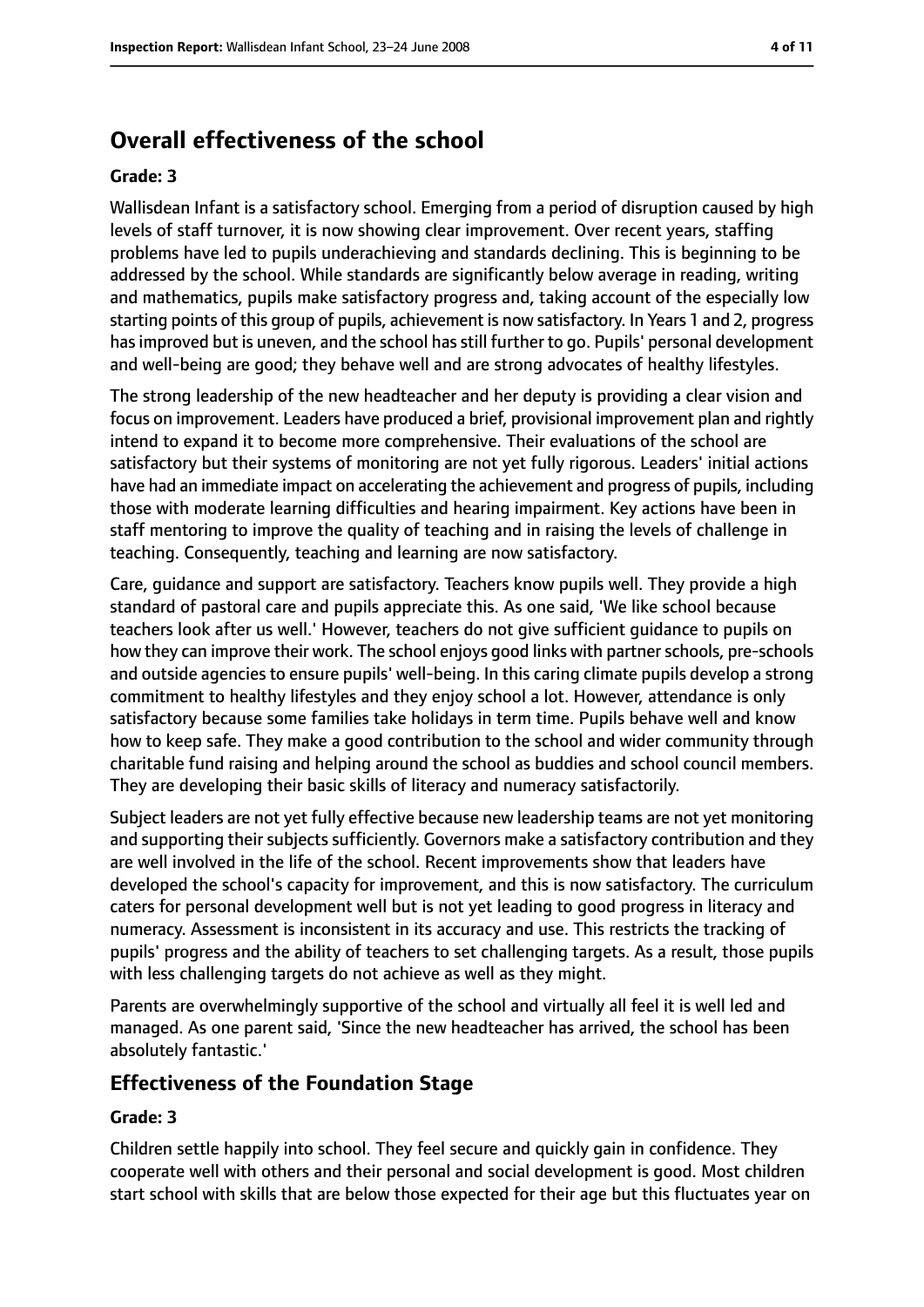year. Their attainment is below average when they leave the Foundation Stage. They make satisfactory progress because teachers plan activities well to stimulate children's curiosity and promote their independence. The daily 'Letters and Sounds' programme is making a positive contribution to developing children's reading skills. The Foundation Stage has recently undergone changes to staffing and, while teaching and learning are satisfactory at present, there are strengths. Although there is generally a balance between adult led activities and opportunities for children to explore for themselves, this is inconsistent. Teachers do not always use questioning sufficiently to extend children's thinking and, sometimes, they keep children sitting on the carpet too long. As a result, they lose concentration and interest. Positive relationships are established with parents and carers and there are good arrangements to ensure a smooth transition into Year 1.

## **What the school should do to improve further**

- Ensure that the teaching has a greater impact on accelerating the progress pupils make in reading, writing and mathematics in order to raise standards.
- Improve the rigour and accuracy of self-evaluation so that the school has a clearer picture of its strengths and weaknesses and plans effectively to raise standards.
- Develop the roles of subject leaders in improving teaching and learning and raising achievement.

A small proportion of schools whose overall effectiveness is judged satisfactory but have areas of underperformance will receive a monitoring visit by an Ofsted inspector before the next section 5 inspection.

# **Achievement and standards**

#### **Grade: 3**

Pupils' achievement, from their starting points is satisfactory. However, achievement has been inadequate in some classes in recent years linked to high levels of staff turnover. This has been a concern for some parents. Progress has improved in Years 1 and 2 over the past two terms because of successful strategies adopted and improvements to teaching. Although current standards in Year 2 are well below average, these pupils had particularly low starting points and they are making satisfactory progress. They are mostly on track to reach their challenging targets. Pupils with hearing impairment, those with moderate learning difficulties and others with LDD achieve as well as their peers because teachers plan adequately for their needs. In addition, learning assistants support these pupils well by giving extra encouragement and explanation.

# **Personal development and well-being**

## **Grade: 2**

Pupils are happy and clearly enjoy school a great deal. They and their parents believe that behaviour is good and there is little bullying and inspectors agree. They know they can go to teachers if there is a problem. Pupils understand how to keep safe. They practise healthy eating and are enthusiastic about physical activity. 'Play Buddies' ensure that no one is left alone or upset at playtime. For example, a Buddy was seen placing an arm around a tearful child and escorting him to a teacher. The school council helps pupils to learn to consult and take on responsibilities. They enjoy deciding how to spend the budget given to them and this gives them experience of financial planning. Pupils' spiritual, moral, social and cultural development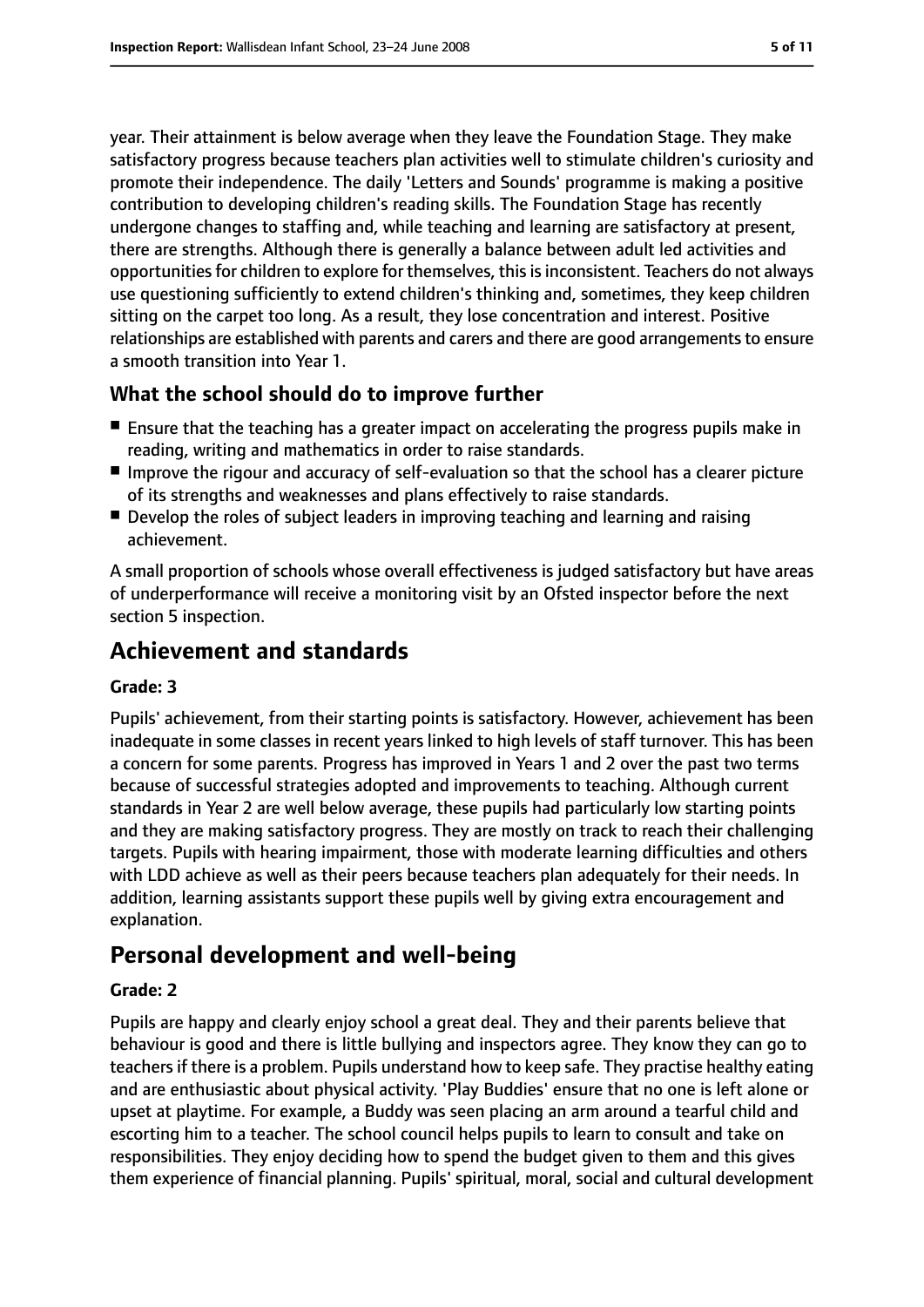is good. They are serious and thoughtful in assembly. Their knowledge of world faiths and cultures is underdeveloped.

# **Quality of provision**

# **Teaching and learning**

#### **Grade: 3**

Teaching and learning have improved but there remains too much variation in the quality of lessons. For example, alongside good lessons in the school there are others where teachers do not match their work well to the needs of pupils and their expectations are too low, resulting in slowed progress. Teachers use interactive white boards well to make learning exciting. Some teachers are not yet using the school's new assessment procedures effectively in their planning resulting in work which is not well matched to the pupils. Teachers' marking of pupils' work is variable but there are pockets of good practice in the use of 'Two stars and a wish' system. Teachers' procedures for marking are unwieldy and not easily used or understood by pupils. Teachers and learning support assistants work together effectively to ensure that pupils who need extra help quickly receive it. As one parent commented, 'The LSA has had a great impact on the progress of my child'. Staff form very good relationships with pupils. This helps pupils to develop in self-confidence and motivates them to try their best.

## **Curriculum and other activities**

#### **Grade: 3**

The school's curriculum provides a wide range of interesting and enjoyable activities. Much of the curriculum is focused on imaginatively designed themes such as, 'Roving Reporters.' These encourage pupils' curiosity and help develop positive attitudes to learning. However, the curriculum for English and for mathematics, whilst satisfactory, is not yet helping pupils to progress well in those subjects. The school recognises there is more to do and some parents agree with this. The school provides a good programme to support pupils' personal development and social skills. Good features include a wide range of extra-curricular activities, which are well supported. Good use is made of visits to broaden pupils' experiences and visitors to school, such as theatre groups. The wide-ranging provision for pupils with learning difficulties and disabilities, including the hearing-impaired pupils is good, as they are well supported and work is matched to their specific needs.

## **Care, guidance and support**

#### **Grade: 3**

The academic guidance pupils receive is satisfactory. It is helping them to achieve satisfactorily, but could be more effective. The school has not yet fully implemented their tracking system and pupils' targets often lack challenge. As a result, pupils do not yet have clear enough guidance about how their work could become better. Staff show high commitment to care. Consequently, they have effective strategies for promoting pupils' health and safety and their good behaviour. Relationships are good between staff and pupils, creating a climate in which pupils grow in confidence. Arrangements for safeguarding are similarly rigorous. Staff provide sensitive and well-focused support for vulnerable pupils, including those with a variety of learning difficulties and disabilities. There is a well-judged combination of withdrawal and in-class support provided by the learning support assistants. The school works effectively with a range of agencies, including the neighbouring junior school, to meet their needs.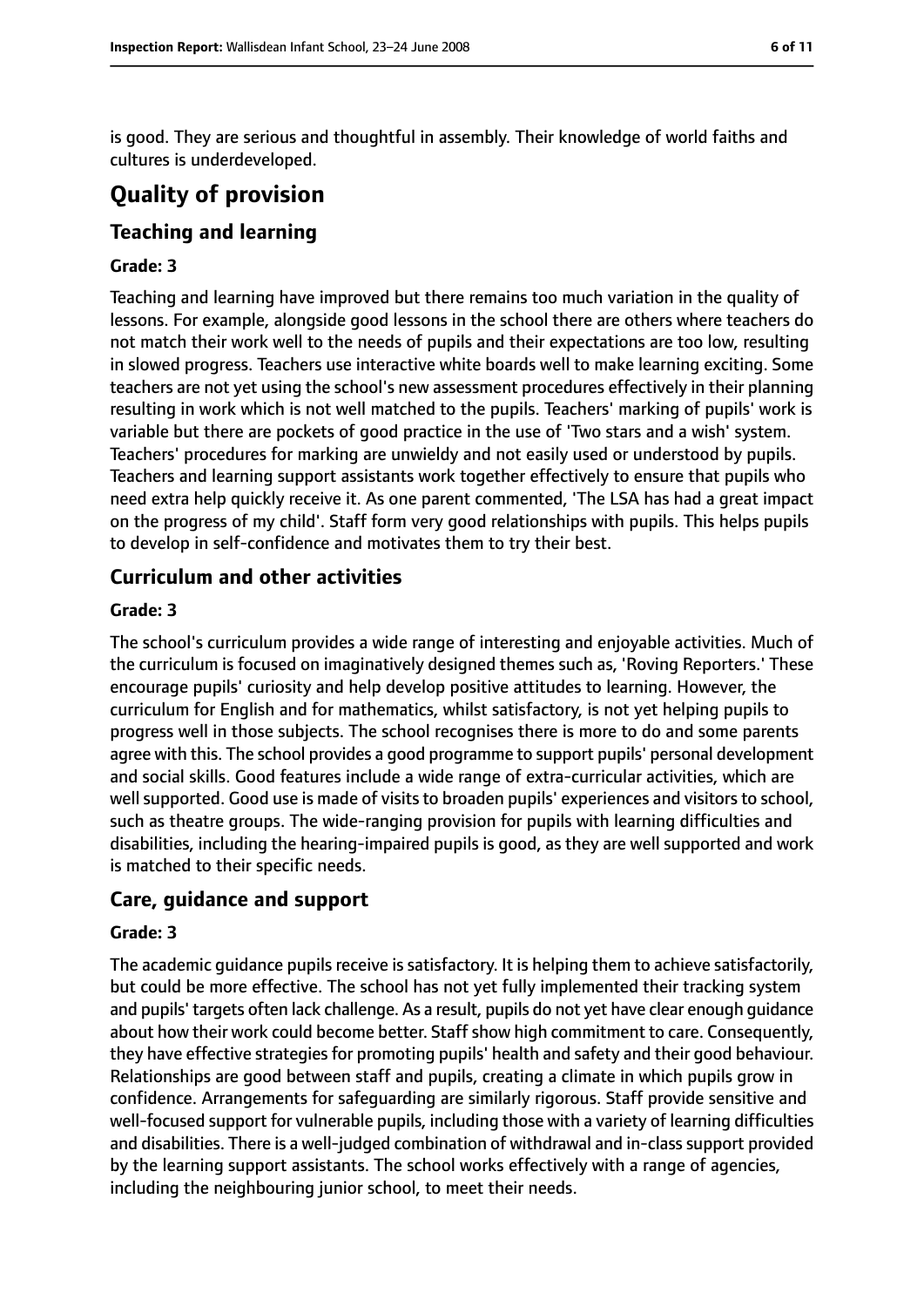## **Leadership and management**

#### **Grade: 3**

The good leadership of the new headteacher and deputy headteacher is driving the school to focus on raising standards. Recent years have seen substantial changes in staffing where almost all senior leaders have changed, along with many teachers. This turbulence led to a decline in standards in recent times. New school leaders have acted with urgency to reverse this decline by supporting teachers to improve their practice and by introducing new teaching strategies. These actions have begun to have a clear and positive effect on improving pupils' progress, but there is much more still to do. The school's leadership team will not be fully in place until next term, when there will be a full complement of staff. School leaders have not had enough time to establish rigorous systems for monitoring the work of the school. As a result, they do not have a complete picture of the school's strengths and weaknesses. They are in the early stages of writing improvement plans but these are not yet fully developed to address properly the school's key priorities. Subject leadership is inconsistent due to staffing difficulties and is now being revised. School leaders have maintained a caring climate for pupils. They provide well for pupils' personal development and give high priority to meeting the needs of vulnerable pupils. Governance is satisfactory. Governors meet their statutory duties and hold the school to account well but they do not have a clear picture of the school's strengths and weaknesses.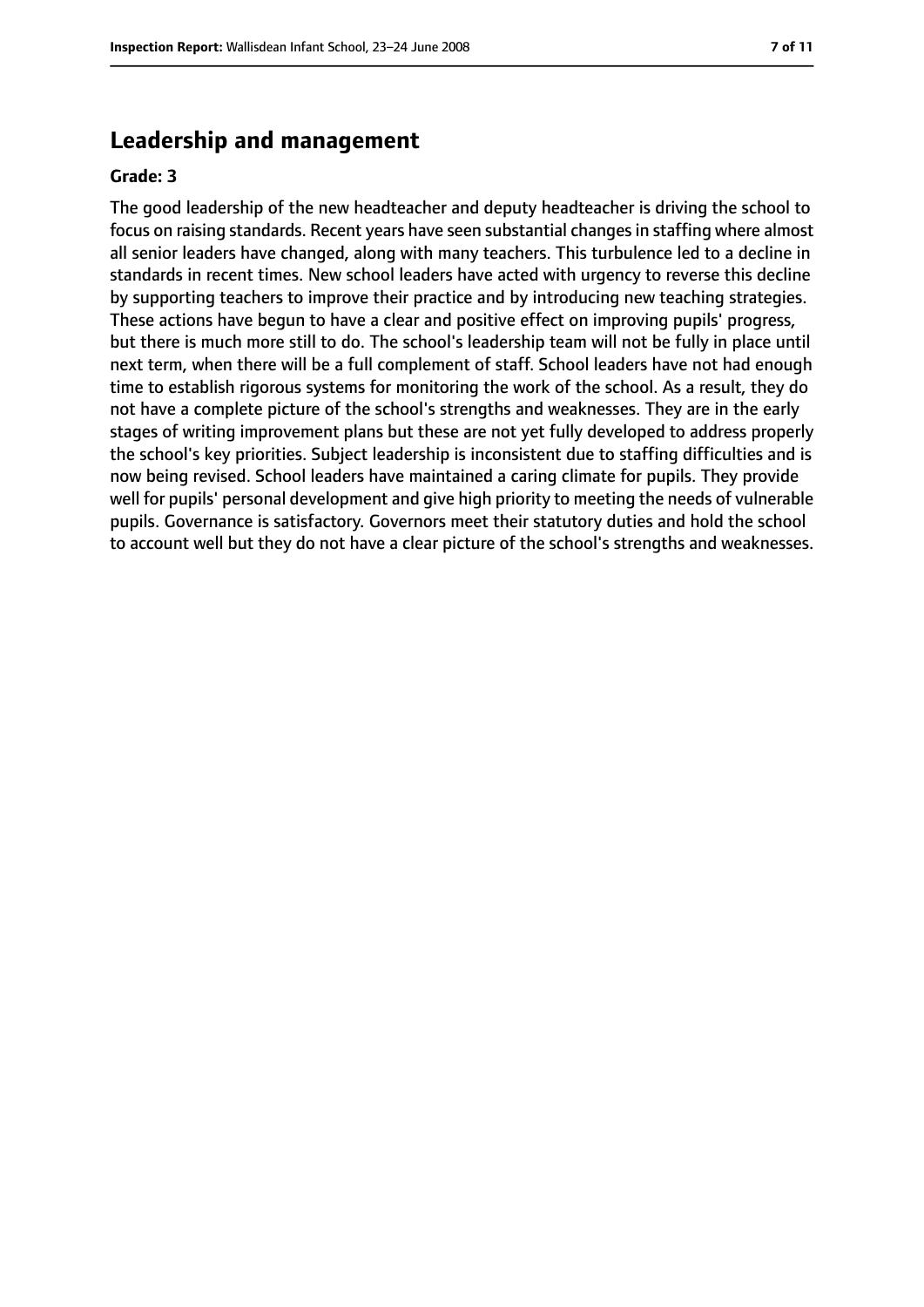**Any complaints about the inspection or the report should be made following the procedures set out in the guidance 'Complaints about school inspection', which is available from Ofsted's website: www.ofsted.gov.uk.**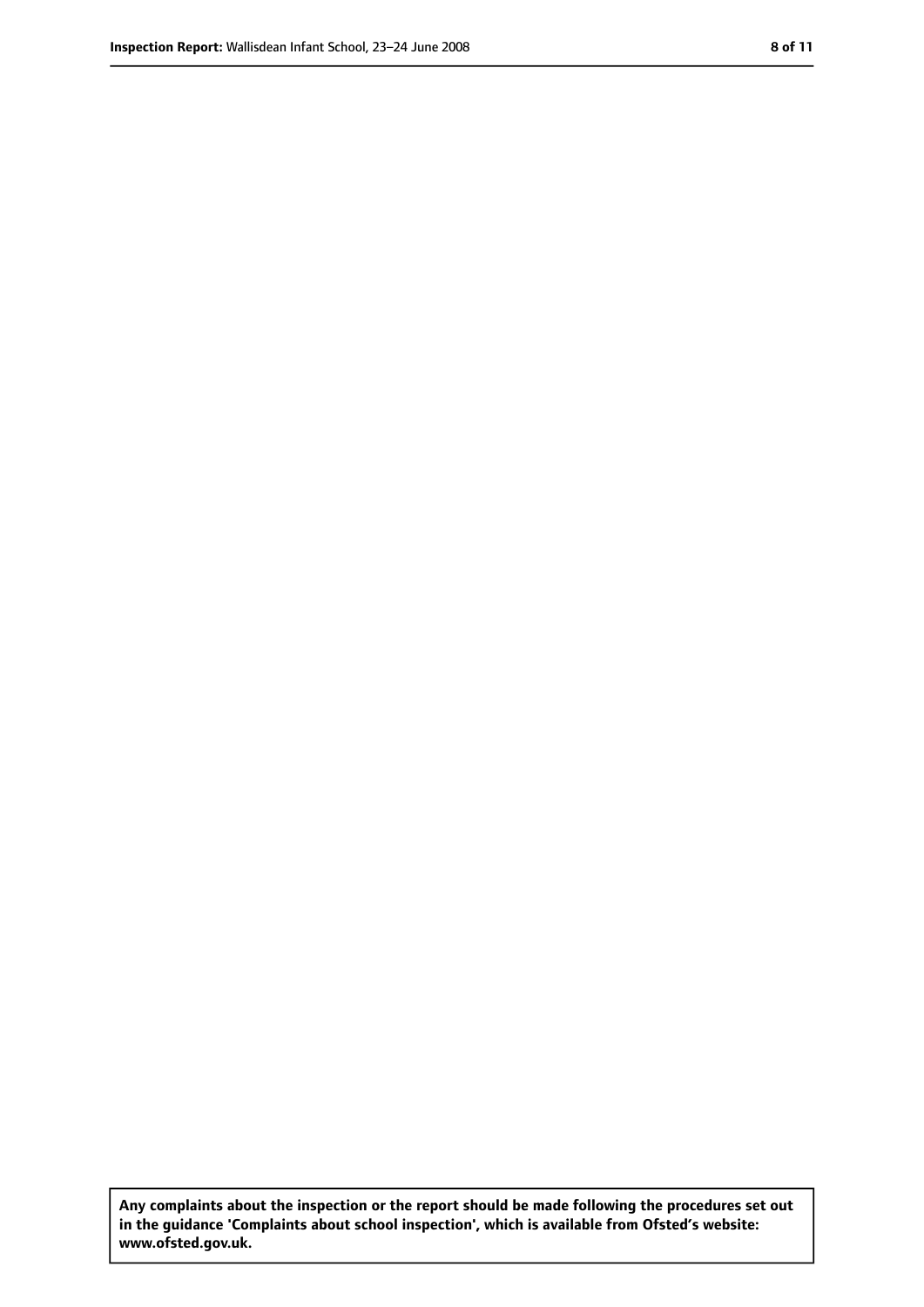#### **Annex A**

# **Inspection judgements**

| $\degree$ Key to judgements: grade 1 is outstanding, grade 2 good, grade 3 satisfactory, and | School         |
|----------------------------------------------------------------------------------------------|----------------|
| arade 4 inadequate                                                                           | <b>Overall</b> |

# **Overall effectiveness**

| How effective, efficient and inclusive is the provision of education, integrated<br>care and any extended services in meeting the needs of learners? |     |
|------------------------------------------------------------------------------------------------------------------------------------------------------|-----|
| Effective steps have been taken to promote improvement since the last<br>inspection                                                                  | Yes |
| How well does the school work in partnership with others to promote learners'<br>well-being?                                                         |     |
| The effectiveness of the Foundation Stage                                                                                                            |     |
| The capacity to make any necessary improvements                                                                                                      |     |

## **Achievement and standards**

| How well do learners achieve?                                                                               |  |
|-------------------------------------------------------------------------------------------------------------|--|
| The standards <sup>1</sup> reached by learners                                                              |  |
| How well learners make progress, taking account of any significant variations between<br>groups of learners |  |
| How well learners with learning difficulties and disabilities make progress                                 |  |

# **Personal development and well-being**

| How good is the overall personal development and well-being of the<br>learners?                                  |  |
|------------------------------------------------------------------------------------------------------------------|--|
| The extent of learners' spiritual, moral, social and cultural development                                        |  |
| The extent to which learners adopt healthy lifestyles                                                            |  |
| The extent to which learners adopt safe practices                                                                |  |
| How well learners enjoy their education                                                                          |  |
| The attendance of learners                                                                                       |  |
| The behaviour of learners                                                                                        |  |
| The extent to which learners make a positive contribution to the community                                       |  |
| How well learners develop workplace and other skills that will contribute to<br>their future economic well-being |  |

# **The quality of provision**

| How effective are teaching and learning in meeting the full range of the<br>learners' needs?          |  |
|-------------------------------------------------------------------------------------------------------|--|
| How well do the curriculum and other activities meet the range of needs<br>and interests of learners? |  |
| How well are learners cared for, quided and supported?                                                |  |

 $^1$  Grade 1 - Exceptionally and consistently high; Grade 2 - Generally above average with none significantly below average; Grade 3 - Broadly average to below average; Grade 4 - Exceptionally low.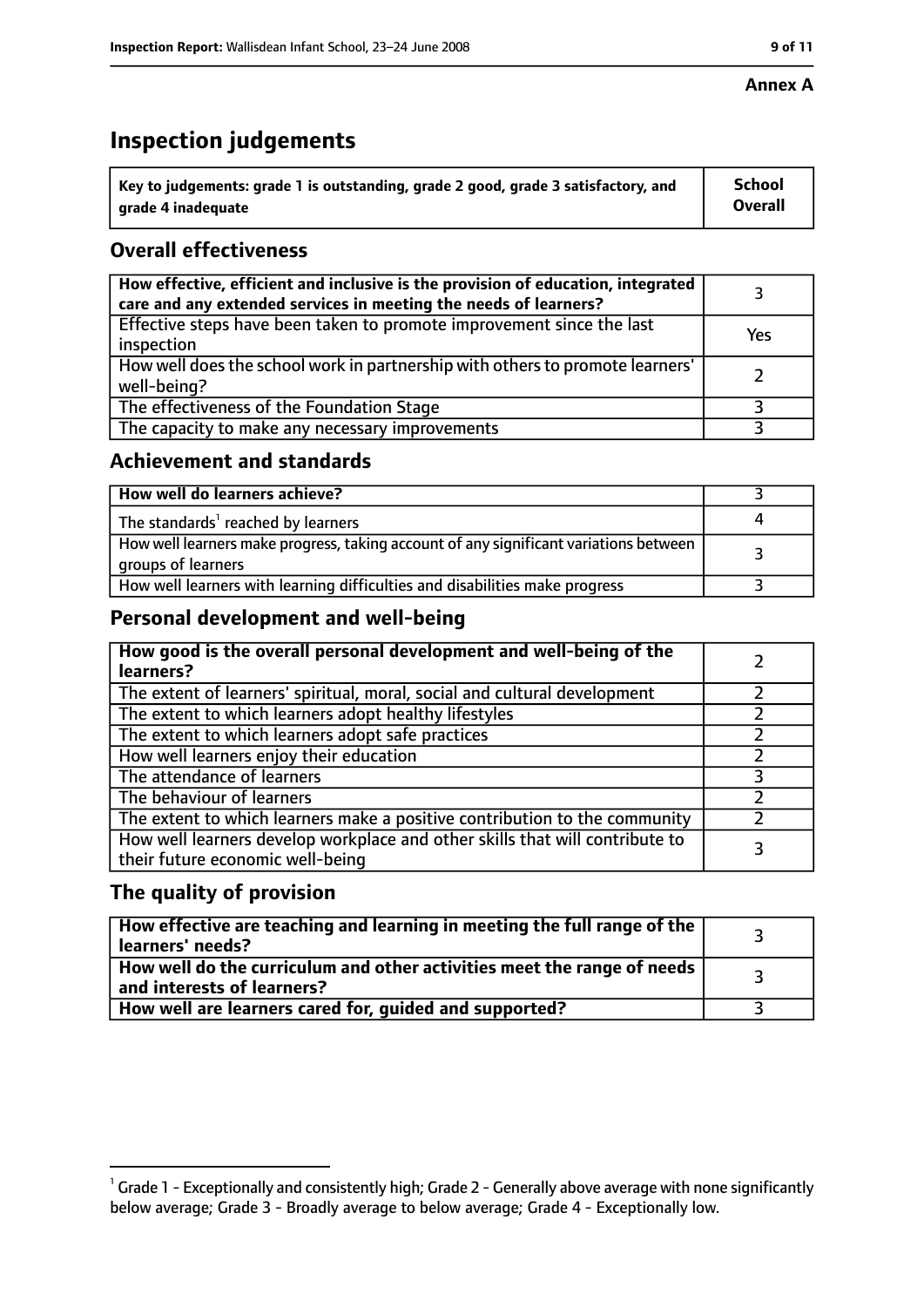# **Annex A**

# **Leadership and management**

| How effective are leadership and management in raising achievement<br>and supporting all learners?                                              |     |
|-------------------------------------------------------------------------------------------------------------------------------------------------|-----|
| How effectively leaders and managers at all levels set clear direction leading<br>to improvement and promote high quality of care and education |     |
| How effectively leaders and managers use challenging targets to raise standards                                                                 | 3   |
| The effectiveness of the school's self-evaluation                                                                                               |     |
| How well equality of opportunity is promoted and discrimination tackled so<br>that all learners achieve as well as they can                     | 3   |
| How effectively and efficiently resources, including staff, are deployed to<br>achieve value for money                                          |     |
| The extent to which governors and other supervisory boards discharge their<br>responsibilities                                                  | 3   |
| Do procedures for safequarding learners meet current government<br>requirements?                                                                | Yes |
| Does this school require special measures?                                                                                                      | No  |
| Does this school require a notice to improve?                                                                                                   | No  |